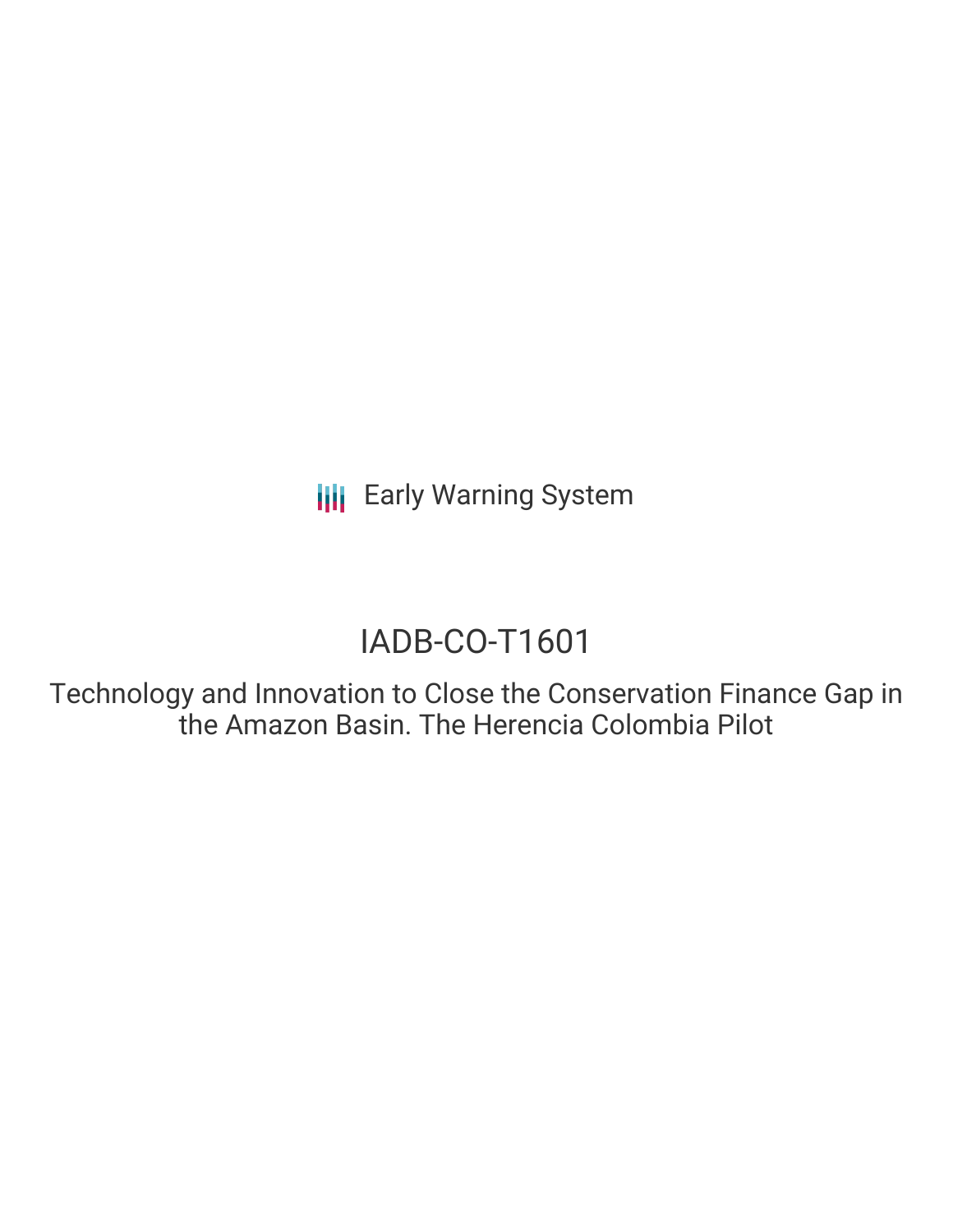

## Early Warning System

Technology and Innovation to Close the Conservation Finance Gap in the Amazon Basin. The Herencia Colombia Pilot

### **Quick Facts**

| <b>Countries</b>               | Colombia                                       |
|--------------------------------|------------------------------------------------|
| <b>Financial Institutions</b>  | Inter-American Development Bank (IADB)         |
| <b>Status</b>                  | Approved                                       |
| <b>Bank Risk Rating</b>        | C                                              |
| <b>Voting Date</b>             | 2020-12-18                                     |
| <b>Borrower</b>                | Government of Colombia                         |
| <b>Sectors</b>                 | Climate and Environment, Technical Cooperation |
| <b>Investment Type(s)</b>      | Grant                                          |
| <b>Investment Amount (USD)</b> | $$1.00$ million                                |
| <b>Project Cost (USD)</b>      | \$2.50 million                                 |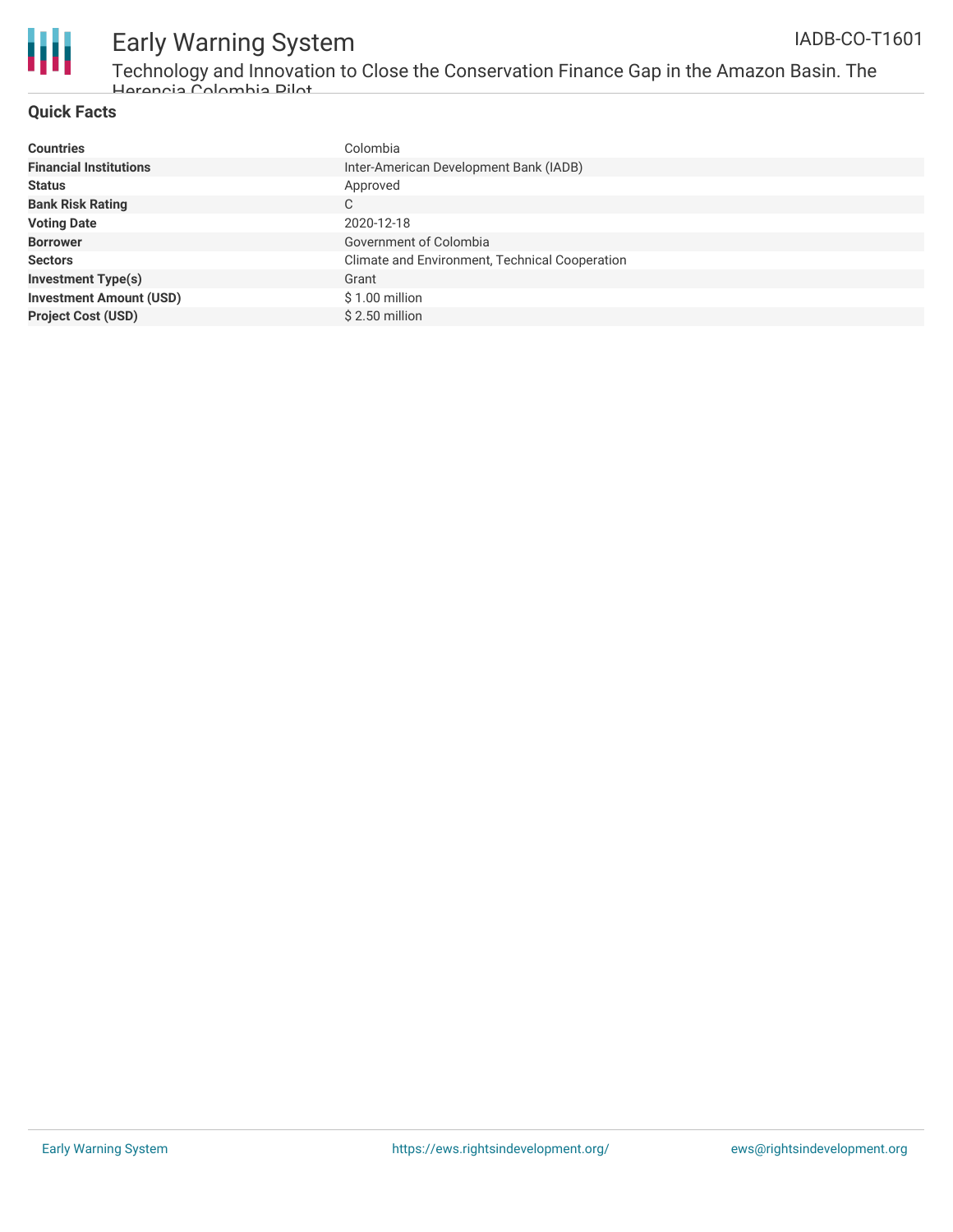

#### Early Warning System Technology and Innovation to Close the Conservation Finance Gap in the Amazon Basin. The Herencia Colombia Pilot IADB-CO-T1601

#### **Project Description**

Leticia is a digital collaborative platform aimed to support filling the conservation financing gap in the Amazon Basin by optimizing project financing channels in this region. The platform would use the most advanced technologies and algorithms to provide information on who is doing what where and intelligently connect investors and funding sources with high impact public and private projects. As a digital platform, Leticia aims to provide in one place intelligent data and tools to connect governments, investors, donors, philanthropists with carefully identified investment opportunities in high priority locations for programs such as Herencia Colombia. The platform combines location intelligence with the power of connections and collaboration integrating the industry-leading Geographic Information System (GIS) and Client Relationship Manager (CRM) platforms in one place. Additionally, the alliance with the Basque Institute for Climate Change (BC3) allows the implementation of advanced data science algorithms using data from external partners based on unique semantic analysis capabilities. This powerful combination allows Leticia to provide a wide range of audiences with a fast and accurate response with an optimal user experience.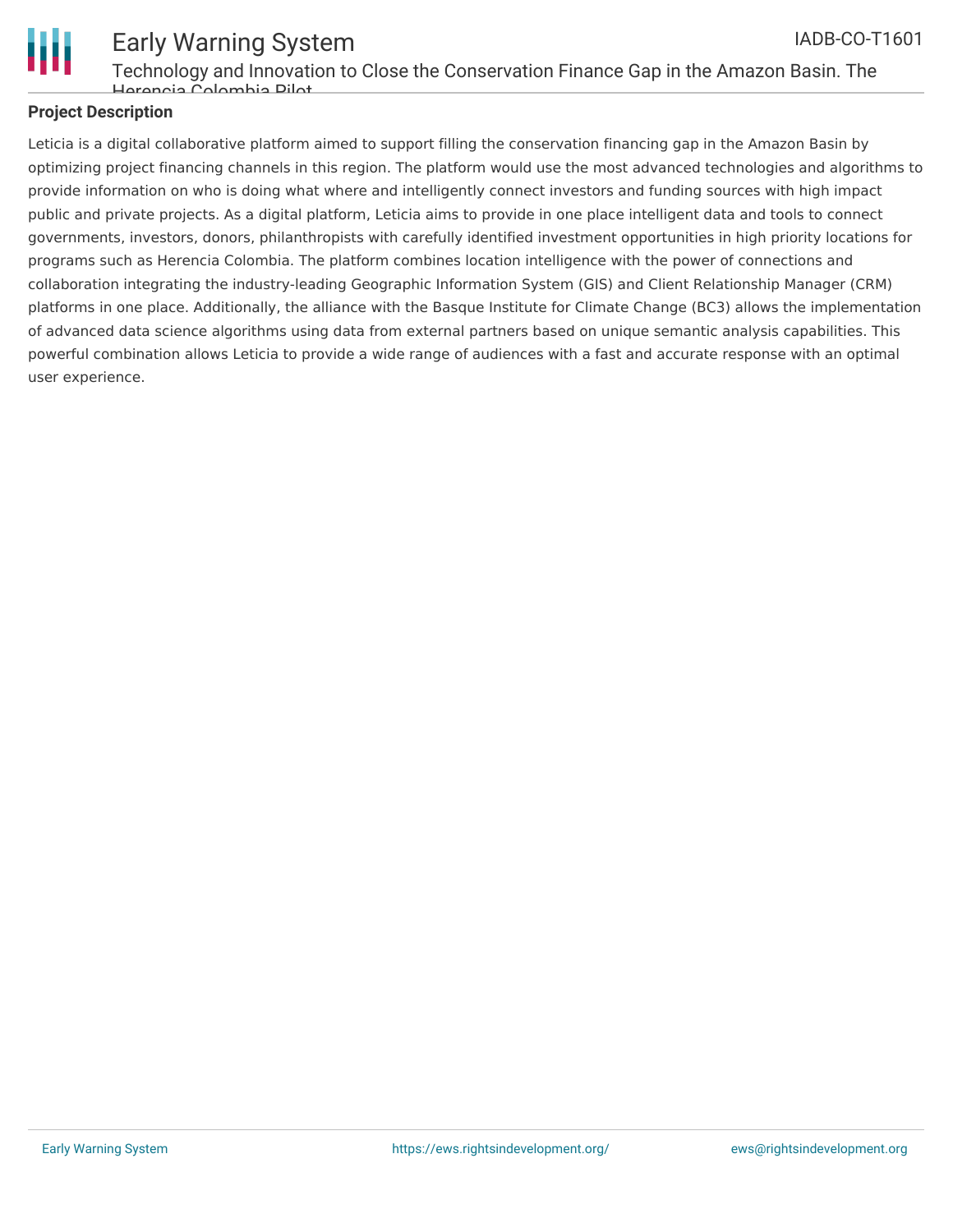



### Early Warning System

Technology and Innovation to Close the Conservation Finance Gap in the Amazon Basin. The Herencia Colombia Pilot

#### **Investment Description**

• Inter-American Development Bank (IADB)